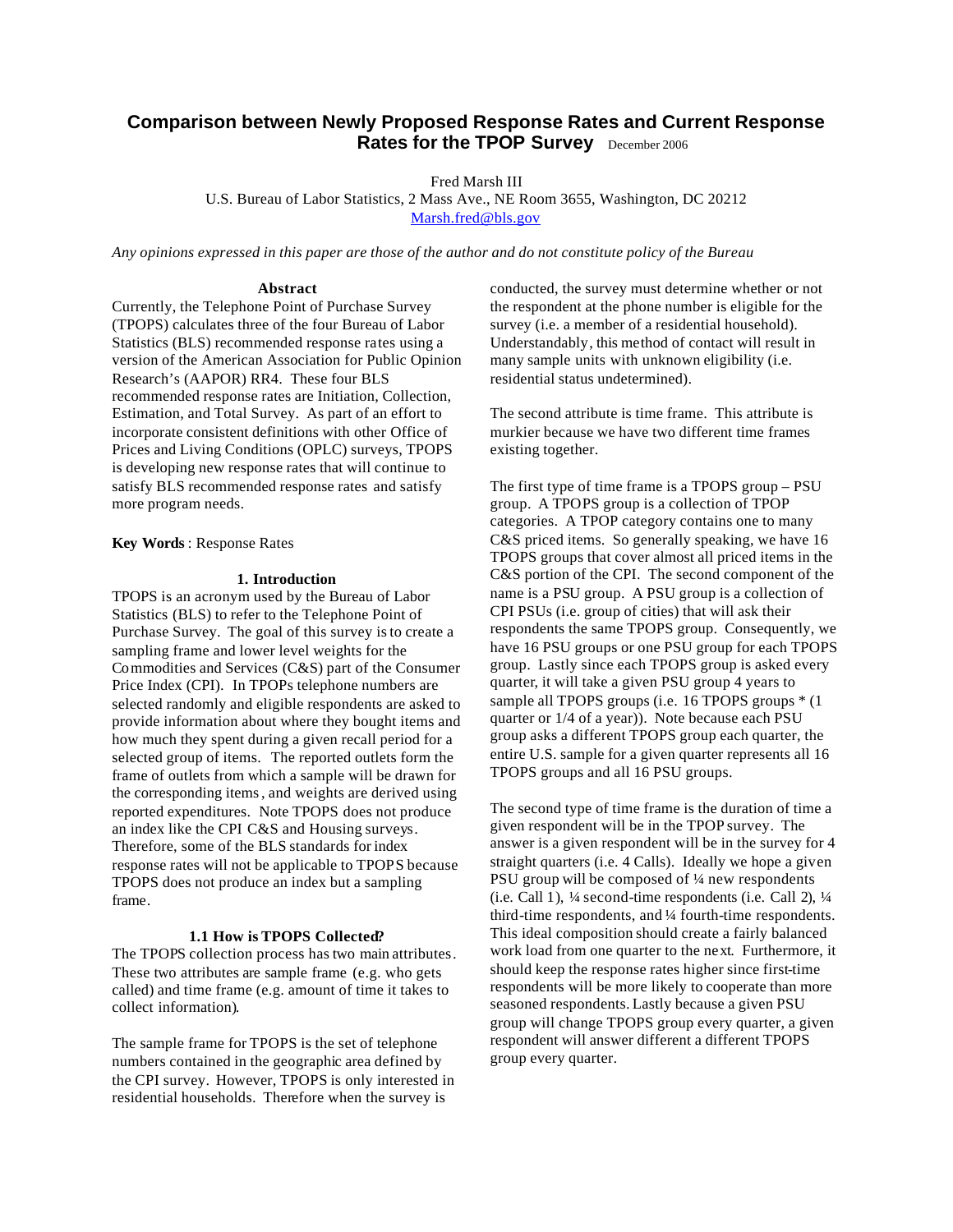# **1.2 BLS's 4 Standard Index Response Rates**

As part of an effort to incorporate more consistent definitions between the different surveys within the Office of Prices and Living Conditions (OPLC), BLS has developed some recommended general standards for how to create response rates<sup>1</sup>. Recalling that TPOPS is not an index producing survey, TPOPS is not required to comply with all standard BLS index response rates.

BLS recommends as a standard that each index program calculate the following four rates:

1) *Initial Data Collection* or the proportion of units during the initial contact phase that agree to cooperate with the survey.

2) *Update Collection* or the proportion of units during the data collection phase that provided any information to the survey out of all cooperative units during the initiation phase.

3) *Update Estimation* or the proportion of units that provided usable information out of all cooperative units during the initiation phase.

4) *Total Survey* or the proportion of units that provided usable information out of all in-scope units.

BLS also recommends that each of these four rates be written in accordance with the following general definition of a response rate:

# of Cooperative or Usable Units

# of Eligible Units + # of Units with Eligibility Undetermined

# **2. The Current TPOP Response Rates**

Currently, TPOPS satisfies these BLS standards because the survey follows the BLS general response rate definition and creates 3 of the 4 principal rates. The exception is the Update Estimation response rate. TPOPS does not produce this rate because the survey has no index and thus no usable units to place into an index.

### **2. 1 General Formula for TPOPS**

In order to create these response rates, TPOPS chose a formula that would be compatible with the BLS general definition. The fo rmula chosen was a simplified version of the RR4 function defined by the American Association for Public Opinion Research's  $(AAPOR)^2$ . The TPOPS simplified version of the RR4 formula is

$$
\text{TPOPS (RR4)} = \frac{I}{\left(I + NC + R + e\left(UN\right)\right)}
$$

where:

 $I = #$  of Successfully Interviews

- $NC = #$  of Interviews that are Eligible but were
	- Unsuccessfully Contacted (i.e. Non-Contacts)
	- $R = #$  of Interviews that are Refusals
- $UN = #$  of Interviews with Unknown Eligibility
	- e = Estimated Proportion of Unknowns that are Actually Eligible

# **2. 2 Calculating the 3 Current Response Rates**

1) Initial Date Collection:

Objective: The % of households that participate with the survey given this current quarter is their 1st quarter in the survey.

Formula :

$$
\text{TPOPS (RR4)} = \frac{I_{\text{Call 1's Only}}}{\left(I + \text{NC} + \text{R} + \text{e(UN)}\right)_{\text{Call 1's Only}}}
$$

Example: If you are interested in quarter Q053, you would restrict the response rate to include only those respondents in the circled box below. Then you would determine the percentage of respondents that participated with the survey.

| Quarter<br>Respondent | <b>Respondent Duration</b> |  |  |                          |  |  |  |  |
|-----------------------|----------------------------|--|--|--------------------------|--|--|--|--|
| <b>Start</b>          |                            |  |  | Q044 Q051 Q052 Q053 Q054 |  |  |  |  |
| Q044                  |                            |  |  |                          |  |  |  |  |
| Q <sub>051</sub>      |                            |  |  |                          |  |  |  |  |
| Q052                  |                            |  |  | $\mathfrak{D}$           |  |  |  |  |
| Q053                  |                            |  |  |                          |  |  |  |  |
|                       |                            |  |  |                          |  |  |  |  |

2) Update Collection:

Objective: The % of households that participate with the survey given this is their  $2<sup>nd</sup>$ ,  $3<sup>rd</sup>$ , or  $4<sup>th</sup>$  quarter in the survey.

Formula :

.

TPOPS (RR4) = 
$$
\frac{I_{\text{If Call 2, 3, or 4 Only}}}{(I + NC + R + e(UN))_{\text{If Call 2, 3, or 4 Only}}}
$$

Example: If you are interested in quarter Q053, you would restrict the response rate to include only those respondents in the circled boxes below. Then you would determine the percentage of respondents that participated with the survey.

| Quarter<br>Respondent | <b>Respondent Duration</b> |                          |               |  |  |  |  |  |  |
|-----------------------|----------------------------|--------------------------|---------------|--|--|--|--|--|--|
| <b>Start</b>          |                            | Q044 Q051 Q052 Q053 Q054 |               |  |  |  |  |  |  |
| O044                  |                            |                          | 3             |  |  |  |  |  |  |
| Q051                  |                            |                          | $\mathcal{L}$ |  |  |  |  |  |  |
| O052                  |                            |                          |               |  |  |  |  |  |  |
| O053                  |                            |                          |               |  |  |  |  |  |  |
|                       |                            |                          |               |  |  |  |  |  |  |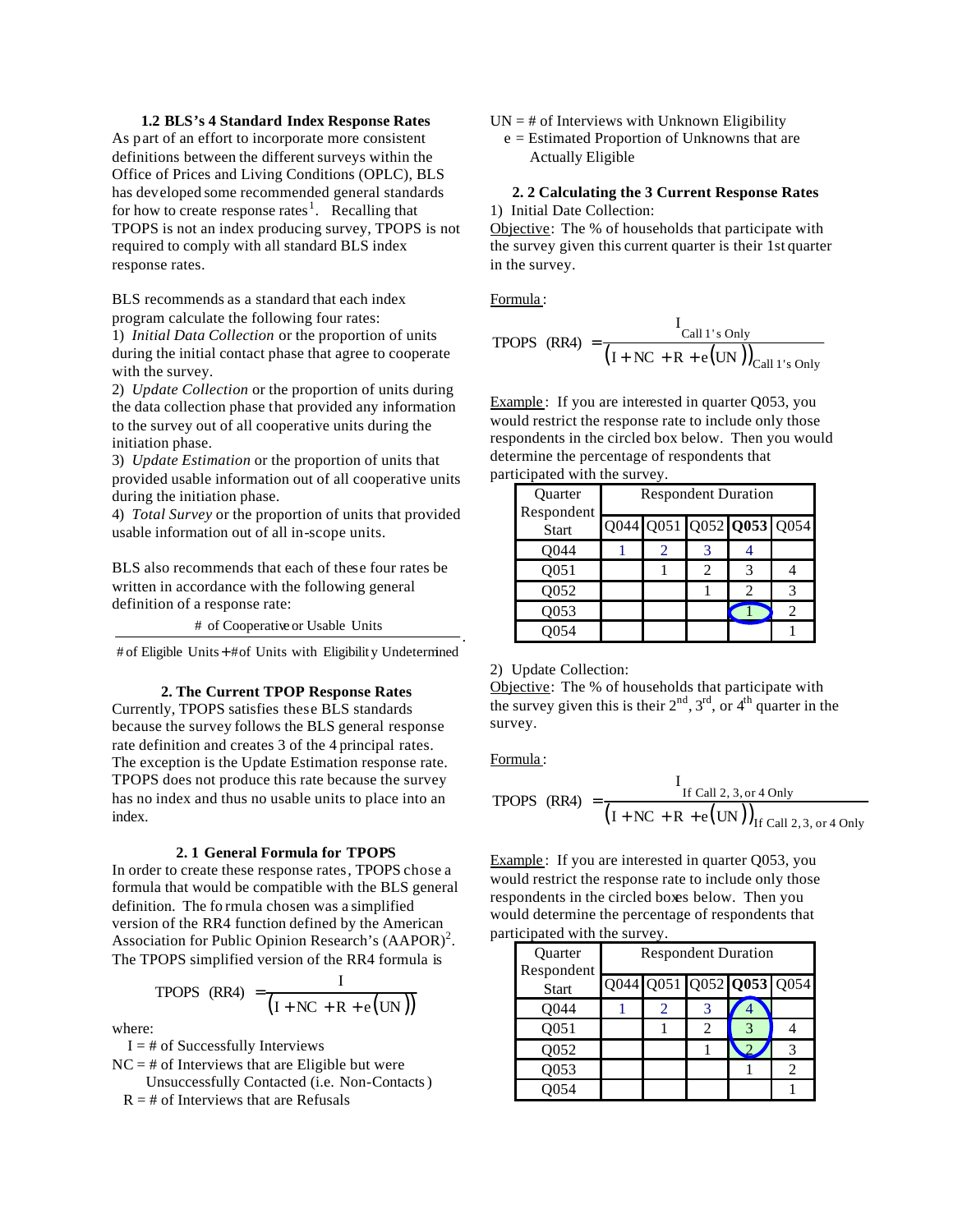3) Total Survey:

Objective: The % of households that participate with the survey regardless of their length of time in the survey.

Formula :

TPOPS (RR4) = 
$$
\frac{1_{\text{All Responsibility}}}{(1 + \text{NC} + \text{R} + \text{e(UN)})_{\text{All Responsibility}}}
$$

**T** 

Example : If you are interested in quarter Q053, you would restrict the response rate to include all groups of respondents or those respondents in the circled boxes below. Then you would determine the percentage of respondents that participated with the survey.

| Quarter                    | <b>Respondent Duration</b> |  |   |                          |  |  |  |  |
|----------------------------|----------------------------|--|---|--------------------------|--|--|--|--|
| Respondent<br><b>Start</b> |                            |  |   | Q044 Q051 Q052 Q053 Q054 |  |  |  |  |
| O044                       |                            |  |   |                          |  |  |  |  |
| Q051                       |                            |  | 2 |                          |  |  |  |  |
| Q052                       |                            |  |   |                          |  |  |  |  |
| Q053                       |                            |  |   |                          |  |  |  |  |
|                            |                            |  |   |                          |  |  |  |  |

#### **2. 3 Example of Current Results\***

|         | <b>TPOPS Response Rate Results for the Last 4 Years</b> |                          |                     |  |  |  |  |  |  |  |
|---------|---------------------------------------------------------|--------------------------|---------------------|--|--|--|--|--|--|--|
|         | Initial Data                                            |                          |                     |  |  |  |  |  |  |  |
|         | Collection                                              | <b>Update Collection</b> | <b>Total Survey</b> |  |  |  |  |  |  |  |
| Quarter | (Call 1 Only)                                           | (Calls 2, 3, 4 Only)     | (All Calls)         |  |  |  |  |  |  |  |
| 022     | 52.82%                                                  | 64.09%                   | 60.21%              |  |  |  |  |  |  |  |
| 023     | 55.80%                                                  | 66.18%                   | 62.75%              |  |  |  |  |  |  |  |
| 024     | 55.64%                                                  | 65.59%                   | 62.33%              |  |  |  |  |  |  |  |
| 031     | 54.73%                                                  | 65.72%                   | 62.03%              |  |  |  |  |  |  |  |
| 032     | 54.99%                                                  | 64.13%                   | 61.13%              |  |  |  |  |  |  |  |
| 033     | 53.29%                                                  | 64.39%                   | 60.97%              |  |  |  |  |  |  |  |
| 034     | 53.13%                                                  | 64.56%                   | 60.92%              |  |  |  |  |  |  |  |
| 041     | 50.65%                                                  | 62.72%                   | 58.65%              |  |  |  |  |  |  |  |
| 042     | 42.33%                                                  | 52.06%                   | 48.57%              |  |  |  |  |  |  |  |
| 043     | 47.79%                                                  | 58.48%                   | 54.48%              |  |  |  |  |  |  |  |
| 044     | 49.52%                                                  | 61.92%                   | 57.25%              |  |  |  |  |  |  |  |
| 051     | 49.57%                                                  | 60.40%                   | 56.30%              |  |  |  |  |  |  |  |
| 052     | 48.97%                                                  | 59.21%                   | 55.53%              |  |  |  |  |  |  |  |
| 053     | 48.97%                                                  | 59.22%                   | 55.84%              |  |  |  |  |  |  |  |
| 054     | 47.00%                                                  | 53.74%                   | 51.54%              |  |  |  |  |  |  |  |
| 061     | 44.84%                                                  | 49.69%                   | 48.17%              |  |  |  |  |  |  |  |

\*Note the results shown here are not final for several issues. Most of these issues are stilling being investigated.

# **3. The Projected TPOP Response Rates**

Recently, OPLC and the Price and Statistical Methods Division (PSMD) decided to revisit the issue of response rates and to determine the following:

- 1) Whether or not the current rates meet BLS standards
- 2) Which OPLC programs calculate all standard rates
- 3) Whether or not any other response rates should be created

During this review process, it was decided this would be a good time to revamp the entire TPOPS response rate system. This decision was made for the following two reasons:

1) Current three rates provide incomplete information about all types of respondents

2) Program wanted more response rates especially in the area of respondent participation over time

Consequently, the response rate team has currently decided to create 8 new groups or collections of response rates. Overall, these 8 groups of response rates belong to one of two schemas. The first scheme is Quarter First in Sample (QFS); while, the second scheme is Current Quarter of Collection (QTR).

# **3. 1 Difference Between QFS & QTR QFS or Quarter First in Sample Scheme**

Objective: Determine how well a group of respondents is doing to date.

Reason for Existence: Track respondent participation over time.

Reason behind Name Quarter First in Sample : The response rates for a given quarter will be calculated using all information for a group of respondents. This means using information from the current quarter and all previous quarters. Another way to look at it would be to use all information from the first quarter to the current quarter.

Example of QFS: Say we are interested in reporting response rates for quarter Q053. We would report response rates on each group of respondents (i.e. the rows) using all information available up to Q053 or see table below:

| Quarter<br>Respondent | <b>Respondent Duration</b> |                          |  |  |  |  |  |  |
|-----------------------|----------------------------|--------------------------|--|--|--|--|--|--|
| <b>Start</b>          |                            | Q044 0051 0052 Q053 Q054 |  |  |  |  |  |  |
| Q044                  |                            |                          |  |  |  |  |  |  |
| Q <sub>051</sub>      |                            |                          |  |  |  |  |  |  |
| Q052                  |                            |                          |  |  |  |  |  |  |
| Q053                  |                            |                          |  |  |  |  |  |  |
|                       |                            |                          |  |  |  |  |  |  |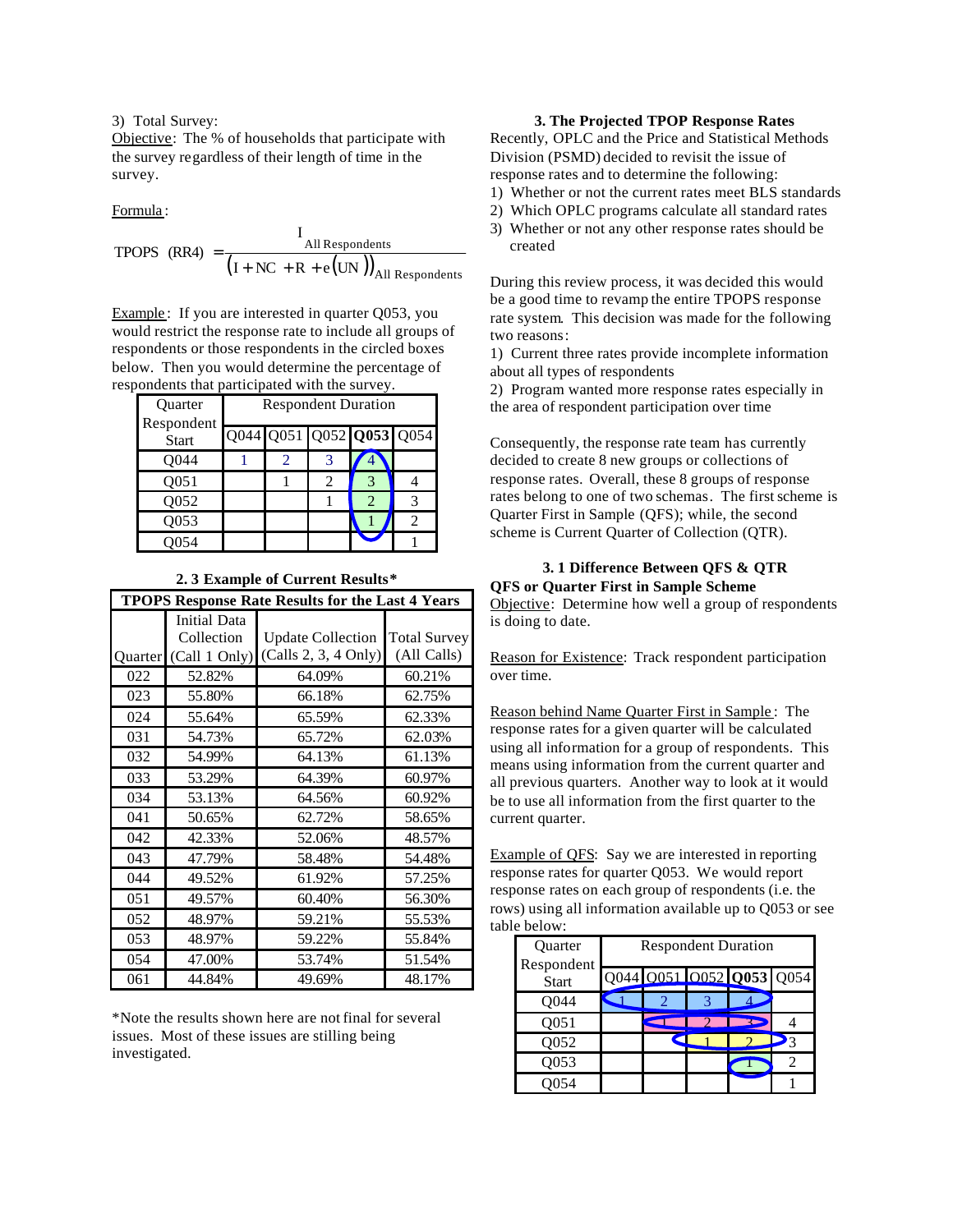# **QTR or Current Quarter of Collection Scheme**

Objective: Provide current quarter estimates for all respondents grouping all respondents together.

Reason for Existence: To provide overall estimates of how well the survey is doing.

Reason behind Name Current Quarter of Collection: The response rates for a given quarter will be calculated using this quarter of information only. Note, this is not always true. In times of exception, the current quarter of information will be compared to previous quarters. Therefore, it is still the current quarter of information that is most important.

Example of QFS: Say we are interested in the quarter Q053. We would report response rates using all information obtained in quarter Q053 (i.e. the column) or see table below:

| Quarter<br>Respondent | <b>Respondent Duration</b> |                          |   |  |  |  |  |  |
|-----------------------|----------------------------|--------------------------|---|--|--|--|--|--|
| <b>Start</b>          |                            | Q044 Q051 Q052 Q053 Q054 |   |  |  |  |  |  |
| Q044                  |                            | 2                        |   |  |  |  |  |  |
| Q <sub>051</sub>      |                            |                          | 2 |  |  |  |  |  |
| Q052                  |                            |                          |   |  |  |  |  |  |
| O053                  |                            |                          |   |  |  |  |  |  |
|                       |                            |                          |   |  |  |  |  |  |

Notice this method will group all respondents together.

## **3.2 QFS Initial Data Collection**

Objective: Determine the % of unique households which have participated with the survey at least 1 time.

Number of Rates: 4 (One for each group of Respondents).

Example: 1 rate for each group of respondents occurring in Q053. These groups of respondents are: Q044, Q051, Q052, and Q053.

| Quarter<br>Respondent | <b>Respondent Duration</b> |  |  |                          |  |  |  |
|-----------------------|----------------------------|--|--|--------------------------|--|--|--|
| <b>Start</b>          |                            |  |  | Q044 Q051 Q052 Q053 Q054 |  |  |  |
| O044                  |                            |  |  |                          |  |  |  |
| Q <sub>051</sub>      |                            |  |  |                          |  |  |  |
| Q052                  |                            |  |  |                          |  |  |  |
| Q053                  |                            |  |  |                          |  |  |  |
|                       |                            |  |  |                          |  |  |  |

## **3. 3 QFS Update Collection Respo nse Rates**

Objective: Determine how well respondents continue to participate in the survey given they participated in any previous quarter.

Number of Rates: 3 (One for each group of respondents with a previous quarter).

Example: 1 rate for each group of respondents occurring in Q053 and also has a previous quarter (i.e. Q044, Q051, and Q052). Notice we compare information obtained in Q053 for each group of respondents (the boxes) to their previous quarters of information (the circles).

| Quarter                    | <b>Respondent Duration</b> |  |  |                |                          |  |  |  |
|----------------------------|----------------------------|--|--|----------------|--------------------------|--|--|--|
| Respondent<br><b>Start</b> |                            |  |  |                | Q044 Q051 Q052 Q053 Q054 |  |  |  |
| O044                       |                            |  |  | $\overline{A}$ |                          |  |  |  |
| Q051                       |                            |  |  | 13             |                          |  |  |  |
| Q052                       |                            |  |  | $\overline{D}$ |                          |  |  |  |
| Q053                       |                            |  |  |                |                          |  |  |  |
|                            |                            |  |  |                |                          |  |  |  |

### **3. 4 QFS Retention Rate**

Objective: Determine how well respondents continue to participate in the survey given they participated during their 1st quarter in sample.

Number of Rates: 3 (One for each group of respondents with a previous quarter).

Example: 1 rate for each group of respondents occurring in Q053 and also has a previous quarter (i.e. Q044, Q051, and Q052). Notice we compare information obtained in Q053 for each group of respondents (the boxes) to their quarter 1 group of information (the circles).

| Quarter<br>Respondent | <b>Respondent Duration</b> |                          |  |    |  |  |  |  |
|-----------------------|----------------------------|--------------------------|--|----|--|--|--|--|
| <b>Start</b>          |                            | Q044 Q051 Q052 Q053 Q054 |  |    |  |  |  |  |
| Q044                  |                            |                          |  | Iи |  |  |  |  |
| Q <sub>051</sub>      |                            |                          |  | 13 |  |  |  |  |
| Q052                  |                            |                          |  |    |  |  |  |  |
| 0053                  |                            |                          |  |    |  |  |  |  |
|                       |                            |                          |  |    |  |  |  |  |

## **3. 5 QFS Interview Frequencies**

Objective: Determine % of eligible households responding X amount of times.

Number of Rates: 14 (One for each combination of group of respondents and their number of successful interviews).

Example: Suppose you are interested in the group of respondents that have been in the survey for two quarters (i.e. row  $2<sup>nd</sup>$  quarter below). Each respondent within the  $2<sup>nd</sup>$  quarter group of respondents will have faced two opportunities to participate with the survey.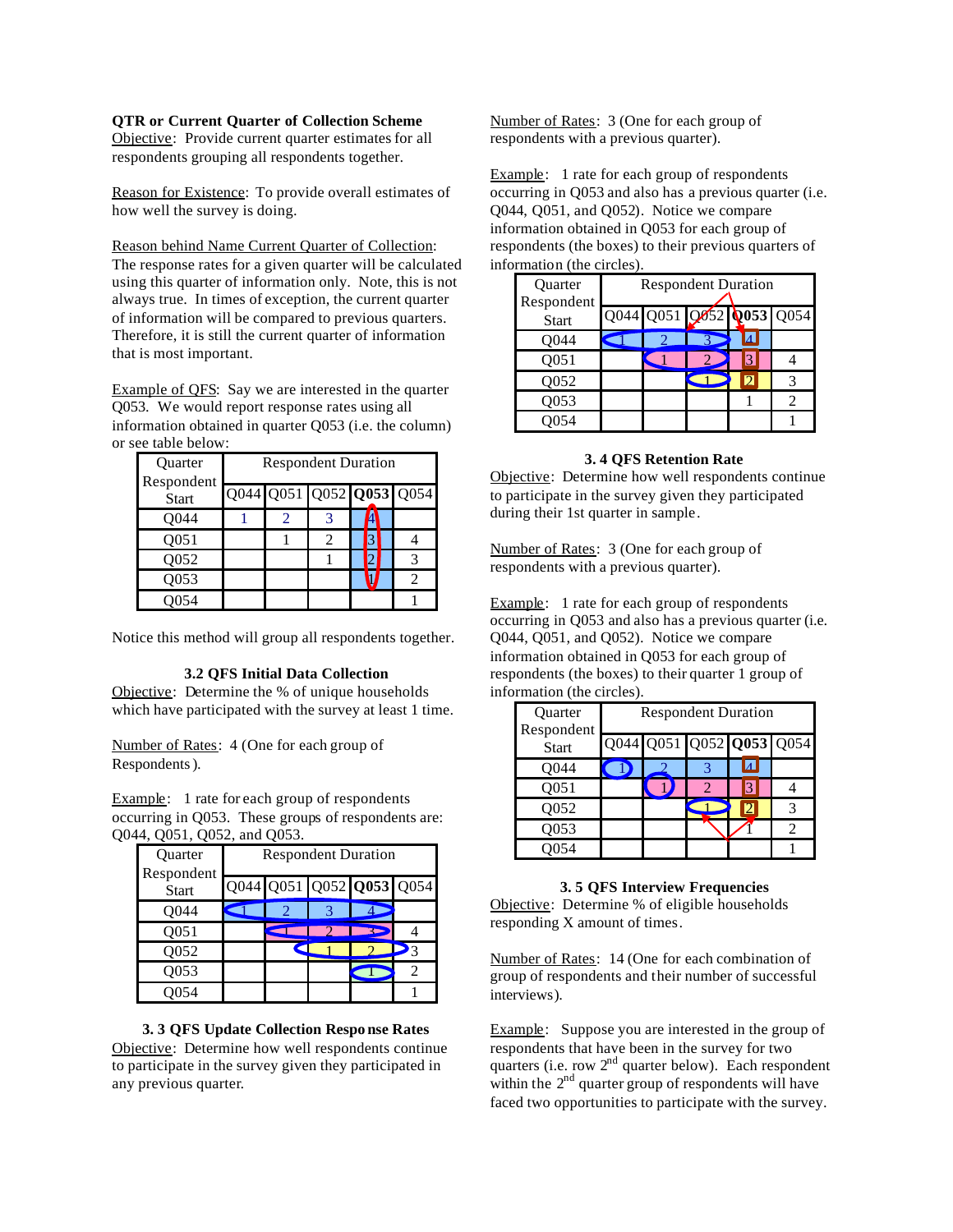As a result, each respondent will have the following possible outcomes: no successful interviews, one successful interview, or two successful interviews. Third and fourth successive interviews are not applicable because the respondent has not been in the survey long enough. A more complete list of outcomes is in the table below.

| Length of                          | Households With At Least X |   |     |     |     |  |  |
|------------------------------------|----------------------------|---|-----|-----|-----|--|--|
| Time in                            | Successful Interviews      |   |     |     |     |  |  |
| Sample                             | None                       |   |     |     |     |  |  |
| $\overline{4}^{\text{th}}$ quarter |                            | K | L   | M   |     |  |  |
| $3rd$ quarter                      | F                          | G | H   |     | n/a |  |  |
| $2^{\overline{nd}}$<br>quarter     | $\subset$                  |   | E   | n/a | n/a |  |  |
| 1 <sup>st</sup><br>quarter         |                            | в | n/a | n/a | n/a |  |  |

### **3. 6 QTR Initial Response Rate**

Objective: Determine the % of respondents providing information for the first-time during the current quarter. Note a given respondent does not have to be in their first quarter to qualify.

Number of Rates: 1.

Example : Say we are interested in the quarter Q053. Then we want the number of respondents in Q053 that provided us with information for their very first-time. Regardless of how long they have been in the sample previously.

| <b>Ouarter</b><br>Respondent<br><b>Start</b> |  | <b>Respondent Duration</b> |                   |                |                          |                   |  |   |                |      |
|----------------------------------------------|--|----------------------------|-------------------|----------------|--------------------------|-------------------|--|---|----------------|------|
|                                              |  | Q044                       |                   |                |                          | Q051 Q052 Q053    |  |   |                | Q054 |
| Q044                                         |  |                            |                   | $\overline{2}$ |                          | 3                 |  |   |                |      |
| Q051                                         |  |                            |                   |                |                          | 2                 |  | 3 |                | 4    |
| Q052                                         |  |                            |                   |                |                          |                   |  |   |                | 3    |
| Q053                                         |  |                            |                   |                |                          |                   |  |   | $\overline{2}$ |      |
| Q054                                         |  |                            |                   |                |                          |                   |  |   |                |      |
|                                              |  |                            |                   |                |                          |                   |  |   |                |      |
| No<br>Successful                             |  |                            |                   |                | First-Time<br>Successful |                   |  |   |                |      |
|                                              |  |                            | <b>Interviews</b> |                |                          | <b>Interviews</b> |  |   |                |      |

# **3. 7 QTR Update Collection Response Rate**

Objective: Determine the % of people continuing to participate with the survey during the current quarter given they participated in a previous quarter.

Number of Rates: 1.

Example: Say we are interested in the quarter Q053. Then we want the number of respondents in Q053 that provided us with information. However, we will

restrict the response rates to those respondents that provided us with information in a previous quarter.

| <b>Ouarter</b><br>Respondent     |              | <b>Respondent Duration</b> |      |                                  |                |  |  |   |  |      |  |
|----------------------------------|--------------|----------------------------|------|----------------------------------|----------------|--|--|---|--|------|--|
|                                  | <b>Start</b> |                            | O044 |                                  | Q051 Q052 Q053 |  |  |   |  | Q054 |  |
| O044                             |              |                            |      | 2                                | 3              |  |  |   |  |      |  |
| Q051                             |              |                            |      |                                  | 2              |  |  | 3 |  |      |  |
| O052                             |              |                            |      |                                  |                |  |  | D |  | 3    |  |
| Q053                             |              |                            |      |                                  |                |  |  |   |  | 2    |  |
| Q054                             |              |                            |      |                                  |                |  |  |   |  |      |  |
| Had a<br>Successful<br>Interview |              |                            |      | Has a<br>Successful<br>Interview |                |  |  |   |  |      |  |

**3. 8 QTR Total Survey Response Rate**

Objective: Determine the % of households participating with the survey out of all eligible households during the current quarter.

Number of Rates: 1. Note this response rate is the same as the current method for calculating the Total Survey response rate.

Example : Say we are interested in the quarter Q053. For this response rate, we want the number of eligible people who participated with the survey in Q053 only. No other quarter of information is necessary.

| Quarter<br>Respondent | <b>Respondent Duration</b> |  |  |  |                          |
|-----------------------|----------------------------|--|--|--|--------------------------|
| <b>Start</b>          |                            |  |  |  | Q044 Q051 Q052 Q053 Q054 |
| Q044                  |                            |  |  |  |                          |
| Q051                  |                            |  |  |  |                          |
| Q052                  |                            |  |  |  |                          |
| O053                  |                            |  |  |  |                          |
|                       |                            |  |  |  |                          |

### **3. 9 QTR Other Response Rates**

3 Objectives:

1) Contact: Determine % of households were the respondent was reached regardless of whether or not they were cooperative or uncooperative.

2) Cooperation: Determine % of households that were cooperative given that we were able to reach the respondent.

3) Refusal: Determine % of eligible households that refuse to participate with the survey.

Number of Rates: 3 (One for each objective).